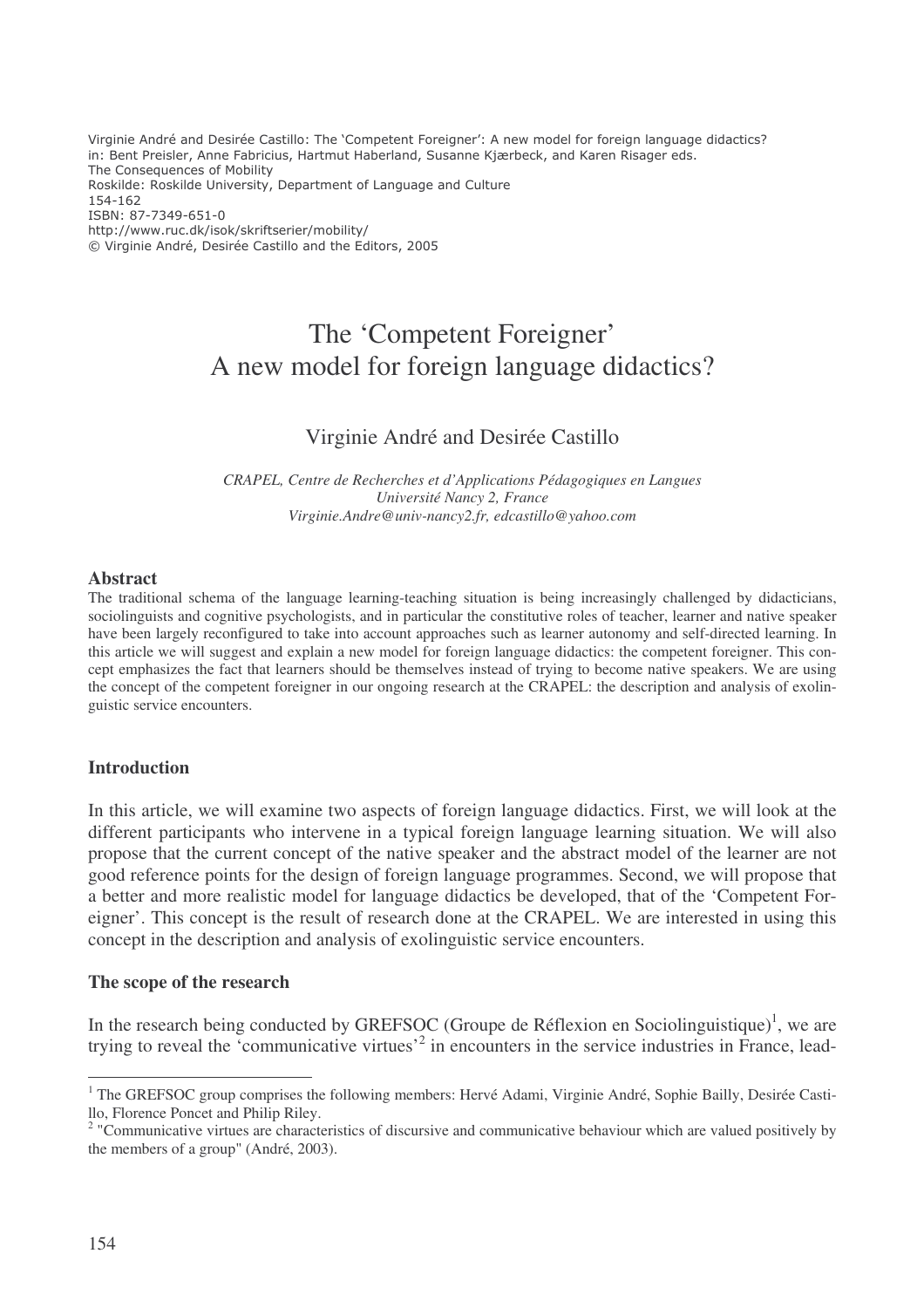ing to a better understanding of the representations/beliefs of 'successful interaction'. The process also highlights intercultural differences, the understanding of which is a major need of our learners. We would like to use that information to prepare courses for two types of learners: French people who work in the service industry and learners of French.

Since the GREFSOC research is in its initial stages, and we cannot show final results, we will focus on the two central postulates in this article that underpin the approach to the design of the courses:

- First, the 'native speaker' is not an appropriate point of reference for the definition of language learning objectives, for pedagogical, sociolinguistic and ethical reasons: Instead of trying to clone native speakers, language programmes should aim to enable learners to express themselves as competent foreigners without having to sacrifice their own culture or identity.
- Second, the current approach to 'the learner' is in fact an abstract model of the learning process, which needs to be extended to include individual and social characteristics.

Having presented our perspective, we will now examine three different elements that play a part in language learning programmes: the learner, the native speaker and the teacher. We will review the notions of communicative, intercultural and plurilingual<sup>3</sup> competencies, as well as GREFSOC's research regarding exolinguistic service encounters. Finally, we will propose a definition of the concept 'competent foreigner'.

## **The different participants in the process of language learning**

Normally, there are three different participants who, to different degrees, intervene in the process of learning a foreign language: the learner, the native speaker and the teacher.



#### Figure no.1

<sup>&</sup>lt;sup>3</sup> We wish to emphasize that we are using the French term plurilingual, as it is used in the Council of Europe, rather than the term multilingual, because the French make the following distinction: 'plurilingual' refers to the capacity of a person to manage more than one language. 'Multilingual' refers to the nature of the environment, such as a society that uses different languages, learning materials in different languages, language centres that provide access to different languages, etc.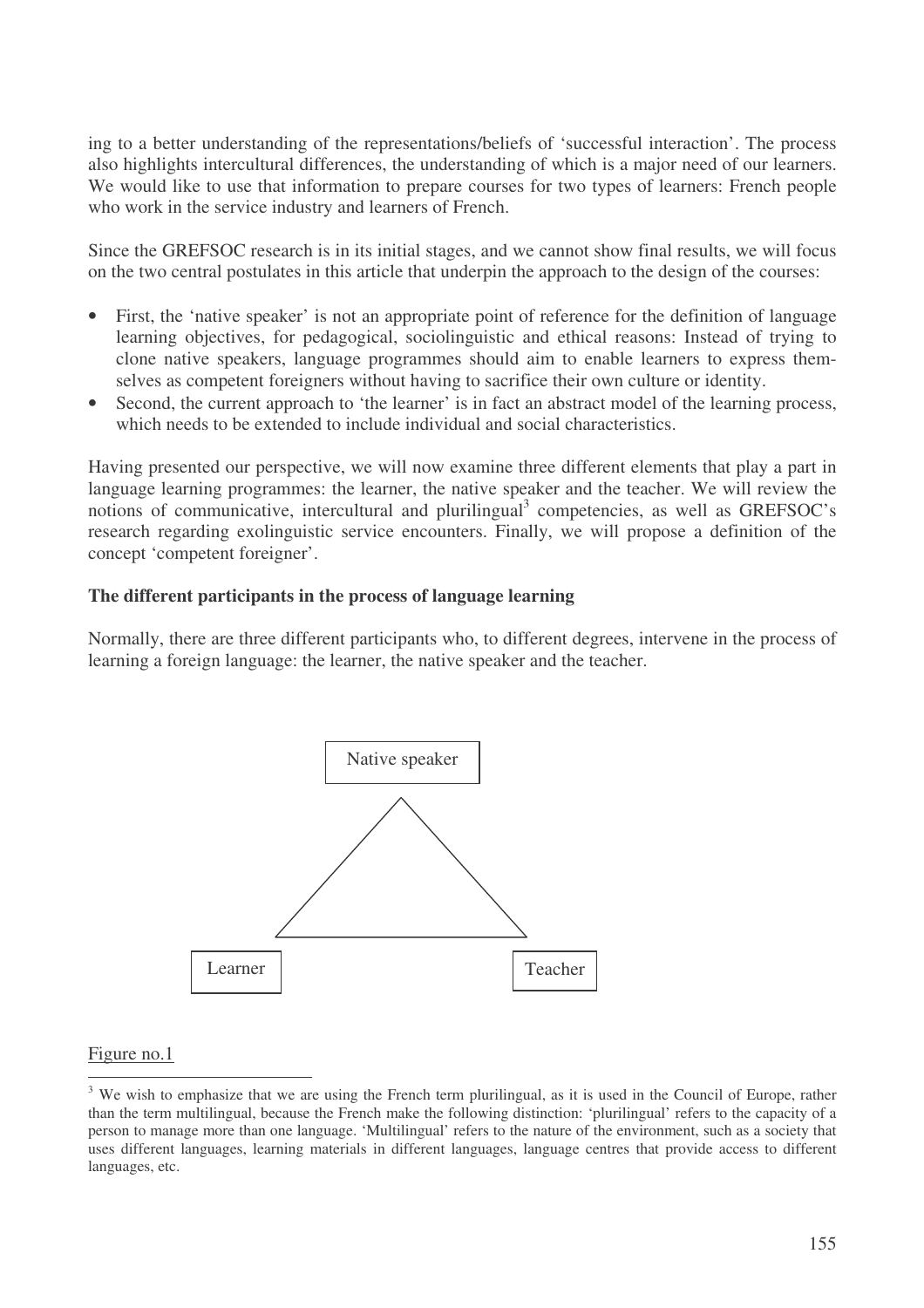## *Defining the role of the learner*

Behaviourism characterised the learner as passive. In fact, the learner was considered to be only a receiver of the information provided by somebody else. After World War II, stimulated by humanistic-psychological and constructivist approaches, and based on research in acquisition and learning, new pedagogies arose. Usually called 'alternatives', they were characterized by 'learnercentredness'. Today they are known as 'autonomous learning', 'independent learning' or 'selfdirected learning', and they have changed the roles of student, teacher and school.

A more active role is attributed to the 'student', whose designation also changes. The learner, the active participant in the learning process, acquires his/her knowledge instead of having it provided by someone else (Gremmo and Riley, 1995). At the same time, each learner is recognised as an individual: each has his/her own social and cultural characteristics and his/her own motivations for learning. In recognizing the individuality of the learners, the didactic movement took steps to specifically account for their objectives, their learning strategies, their representations, their past, and also the changes and development people experience while they are learning a language.

#### *Defining the role of the native speaker and the teacher*

A learner will usually have two speaking models: the native speaker and the teacher.

#### *a. The native speaker*

The native speaker is the keystone of traditional language learning: (s)he is the perfect model of how the learner must speak, and of what the learner, who can be considered as an incomplete native speaker (Byram, 1997: 11), has to become. But in the last 18 years, linguists "have started to examine critically the construct of the native speaker" (Kramsch, 1998: 20). Kramsch mentions that 'identity', 'unquestioned authority' and 'appropriateness of the one native speaker norm' (1998:16) have been criticised.

One of the critics of the native speaker model, Byram (1997: 21), suggests two flaws in the model. The first is a 'pragmatic educational' flaw: It is virtually impossible for learners to have the "same mastery over a language as an (educated) native speaker". Byram suggests that because of the tendency to compare language learners with bilinguals, who are perceived as being capable of speaking two languages perfectly, it is assumed that learners can achieve comparable mastery. But, as Byram says, the literature on bilinguals shows that even if bilinguals can be competent linguistically, they are less so socioculturally. Thus for him, they do not provide a suitable basis for comparison. The second flaw is related to the fact that learners are expected to abandon their language and culture to acquire "a native sociocultural competence, and a new sociocultural identity" (1997: 11). These expectations are according to Byram impossible.

With regard to the three areas of criticism by Kramsch mentioned above, GREFSOC explored that of 'identity'. Indeed, once we try to determine more precisely who the native speaker is, we are confronted with questions that are difficult to answer: Is he male, or is she female? How old is (s)he? Is (s)he five, fifteen, thirty? Where is (s)he from? Is (s)he from England, the United States, Australia? What does (s)he do for a living? These questions, however, cannot be answered. We realize that we cannot find any uniquely distinguishing characteristics of the native speaker.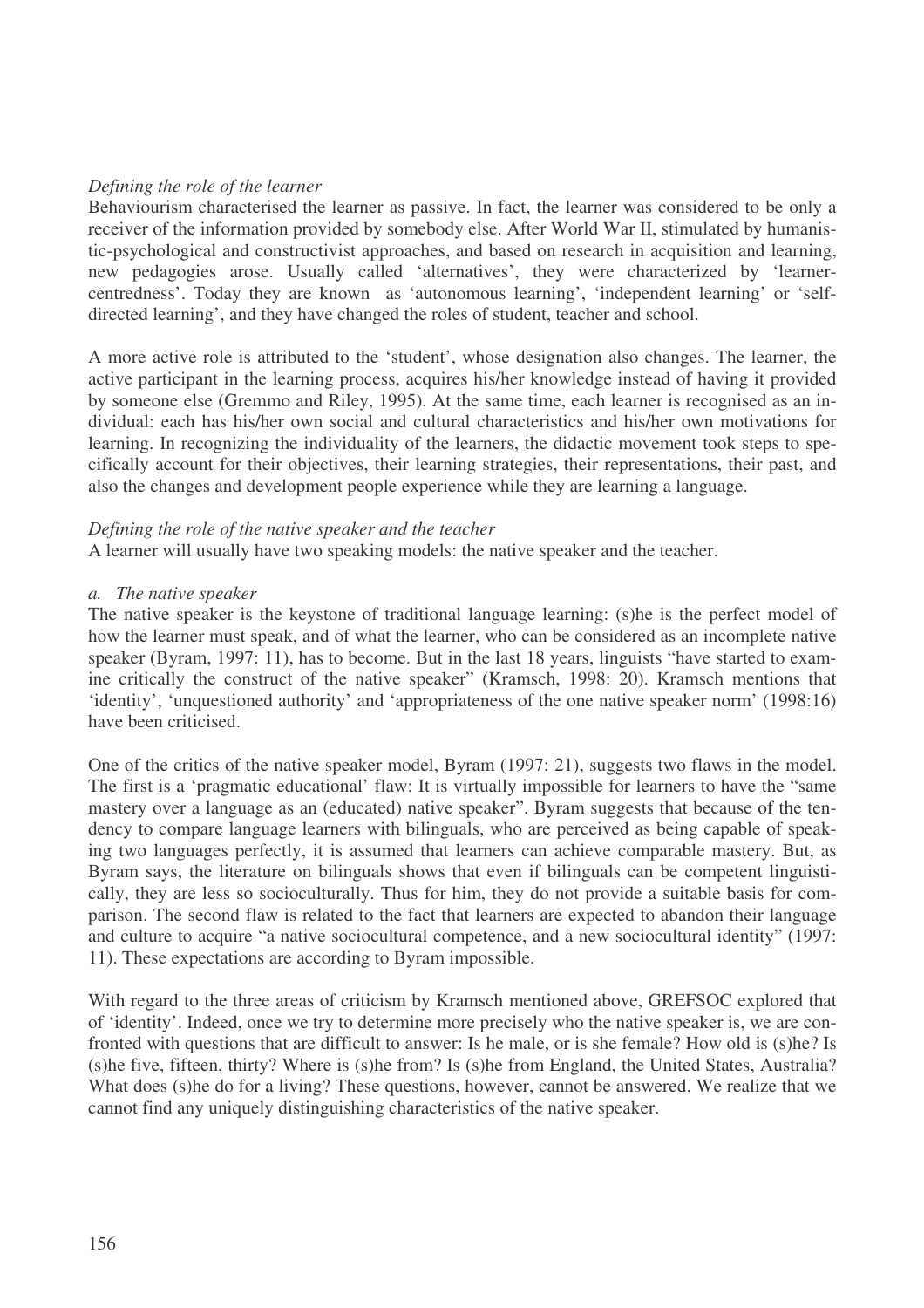We have to recognize that the native speaker, whose spirit haunts the world of foreign language didactics, does not correspond to reality: (S)he is an ideal, an abstraction of homogeneity, which Adami et al. describe as "the member of a Chomskian community, from whom any source of linguistic or social variation has been removed" (2003: 542). But the concept of the native speaker is paradoxical: on the one hand, teachers believe that the best person to teach a foreign language is a native speaker (some teachers even feel guilty for not being a native speaker of the foreign language they teach). On the other hand, teachers can become sceptical of the linguistic competence of real life native speakers, as the following examples from France show:

- The case of a group of secondary school teachers who expressed their satisfaction and their relief when they heard that they would not have an assistant for the year, because [they had discovered that young] native-speaker assistants do not speak correctly, have regional or (worse) urban accents, do not articulate clearly, do not form grammatically correct sentences, make other kinds of mistakes, and use a young-age vocabulary.
- The same phenomenon occurred in the university system, where a native-speaker English lecturer found herself in an empty classroom, because the students, with the support of a number of professors, refused to attend [her class] 'because of her poor English'.
- A group of language teachers at a secondary school stopped a tandem email exchange [between their students and students from an Anglophone country], because the young native-speaker correspondents 'expressed themselves poorly'. (Adami et al., 2003: 543)

Naturally, speaking or acting like a native speaker can be taken as proof that the learner has achieved success in his learning process. But this raises yet another question: To what degree is it possible for a learner to become a native speaker? As Piller (2002: 191) points out, for a person passing as a native speaker, it "is an act, something [(s)he does], a performance that may be put on or sustained for a limited period only", usually within service encounters. However, Piller also describes the paradox faced by a person who has an exceptional level in the learned language and can 'pass' for a native speaker for long periods. In spite of her skill, the non-native speaker often indicates as early as possible in an interaction that she is not a native speaker in order to avoid embarrassment: "If I don't [say that I'm not German], (…) some reference to something every German knows will come up, and I won't understand, and they'll think I'm stupid" (Piller: 195).

Thus, in contrast to the usual expectations of the native speaker in language programmes, we agree with Riley (1998: 439), who insists on a methodology "based on exolinguistic discourse", for example using materials with extracts from competent non-native discourse. This idea is supported by Piller (2002: 195), who argues that "it would help to set up more realistic goals, and support SLL [second language learning] by presenting students with realistic role models of successful L2 users rather than the monolingual native speakers they can never be".

## *b. The teacher's evolution towards 'supervisor'*

Each society seeks for a way to transmit its knowledge and its culture to its children and its new members. In Western countries, one of the main ways in which this is done is via school and more specifically via teachers. The teacher's role is established by society, and, as Bruner explains (1996: 37): "the act of teaching is transfixed in a mold in which a teacher, presumed omniscient, says or shows to learners, who are supposedly ignorant, something that they are not supposed to know any-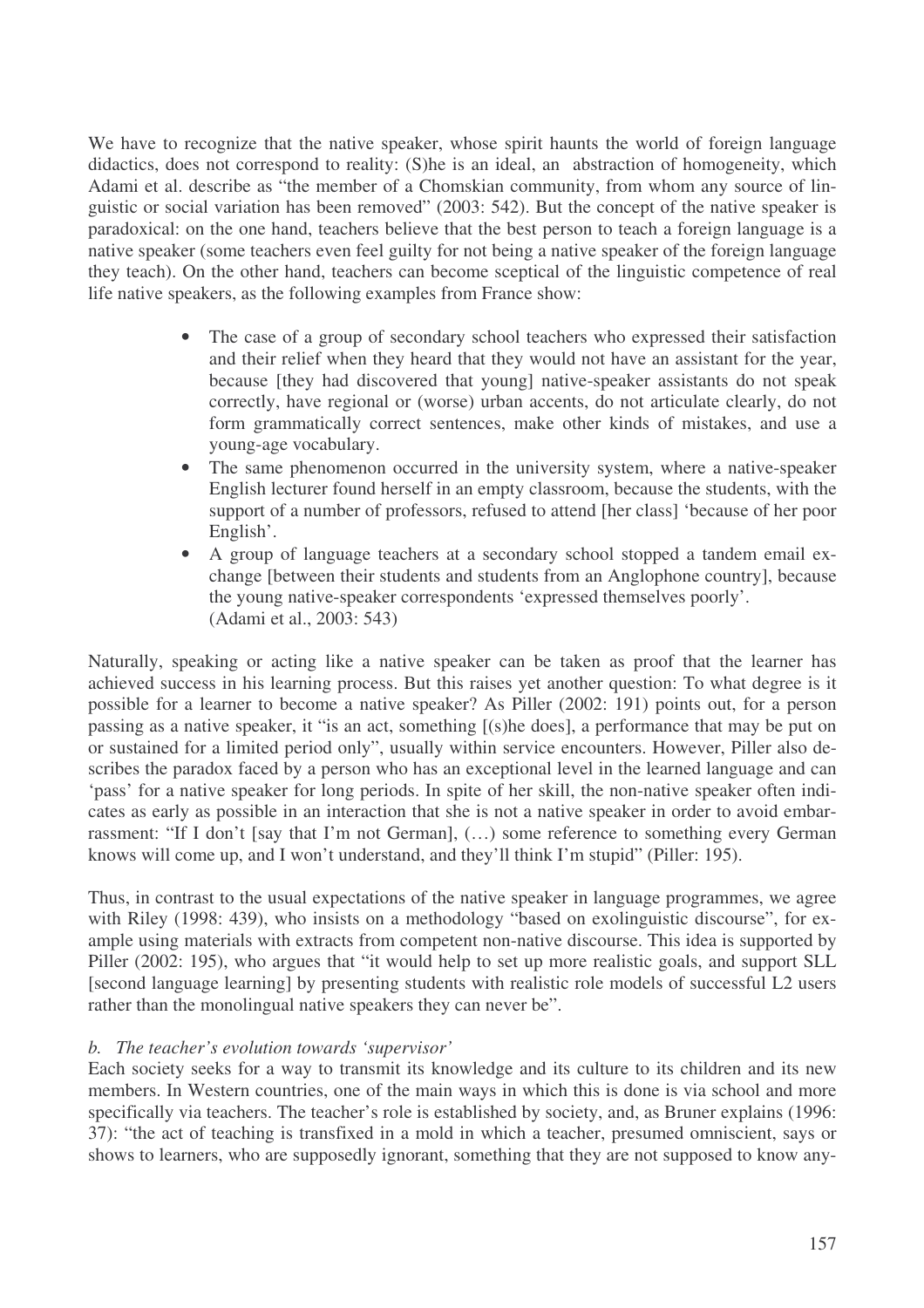thing about"<sup>4</sup>. Thus, the teacher is generally perceived as the source of all knowledge which (s)he will transmit to the learners.

In the educational reconfiguration that was mentioned previously (cf. the section: 'Defining the role of the learner'), the role of the language teacher has evolved into being in harmony with the more participatory role of the learner. As a result, new designations have appeared on the educational scene: 'supervisor', 'counsellor', 'tutor', 'facilitator' and 'mentor'. A supervisor, the term we use at the CRAPEL, is a person who aims not to communicate his/her academic knowledge but rather his/her didactic 'savoir-faire' to the learner so that the latter will be able to make his/her own decisions concerning his/her learning. As mentioned earlier, these decisions pertain to the choice of aims, selection of materials, evaluation, etc.

To develop in this way, the teacher/adviser needs to:

- Distinguish between the four skills (that is oral versus written comprehension and oral versus written production) and to work with them in an appropriate way.
- Understand the learning and acquisition processes in order to be able to suggest appropriate activities for a specific phase of a skill. (The different phases are discovery, practice and utilization, and each requires a different kind of activity.)
- For each skill, be aware of the strategies used by the learners in their mother tongue in order to help them use the strategies in the foreign language.
- $\bullet$  Use authentic materials<sup>5</sup> in order to put the learners in closer contact with the target language.
- Help the learners to develop compensatory strategies so they can handle a situation even though they do not have the necessary linguistic skills.

The omniscient teacher no longer has the last word in designing a 'perfect' foreign language programme based on the abstract learner and the idealized native speaker. The teacher/supervisor must know who the learners are, where they come from, why they are learning the language, where and how they are going to use it, etc. This information will help the teacher/supervisor to develop a programme *with* the learners, one which is congruent with their aims, needs, etc., based on communicative items instead of linguistic ones. Furthermore, working in an autonomous way, the importance of learners being themselves will be reinforced.

## **Communicative, intercultural and plurilingual competencies**

The sociolinguistic work of Hymes showed that it is important "not only to see languages as part of systems of speaking but also to see systems of speaking from the standpoint of the central question of the nature of sociocultural order" (Hymes, 1972a: 70). He adds that the speaker must acquire communicative competence, by which he means knowing the rules which govern the interactions of his/her community in order to adopt a communicative behaviour adapted to the situation. Being competent implies "knowing the social and the cultural/situational rules of the interactions" (André, 2003).

<sup>4</sup> Text translated by the authors.

<sup>&</sup>lt;sup>5</sup> By authentic materials we mean materials, such as TV shows, songs, etc. that were not designed specifically for instructional purposes.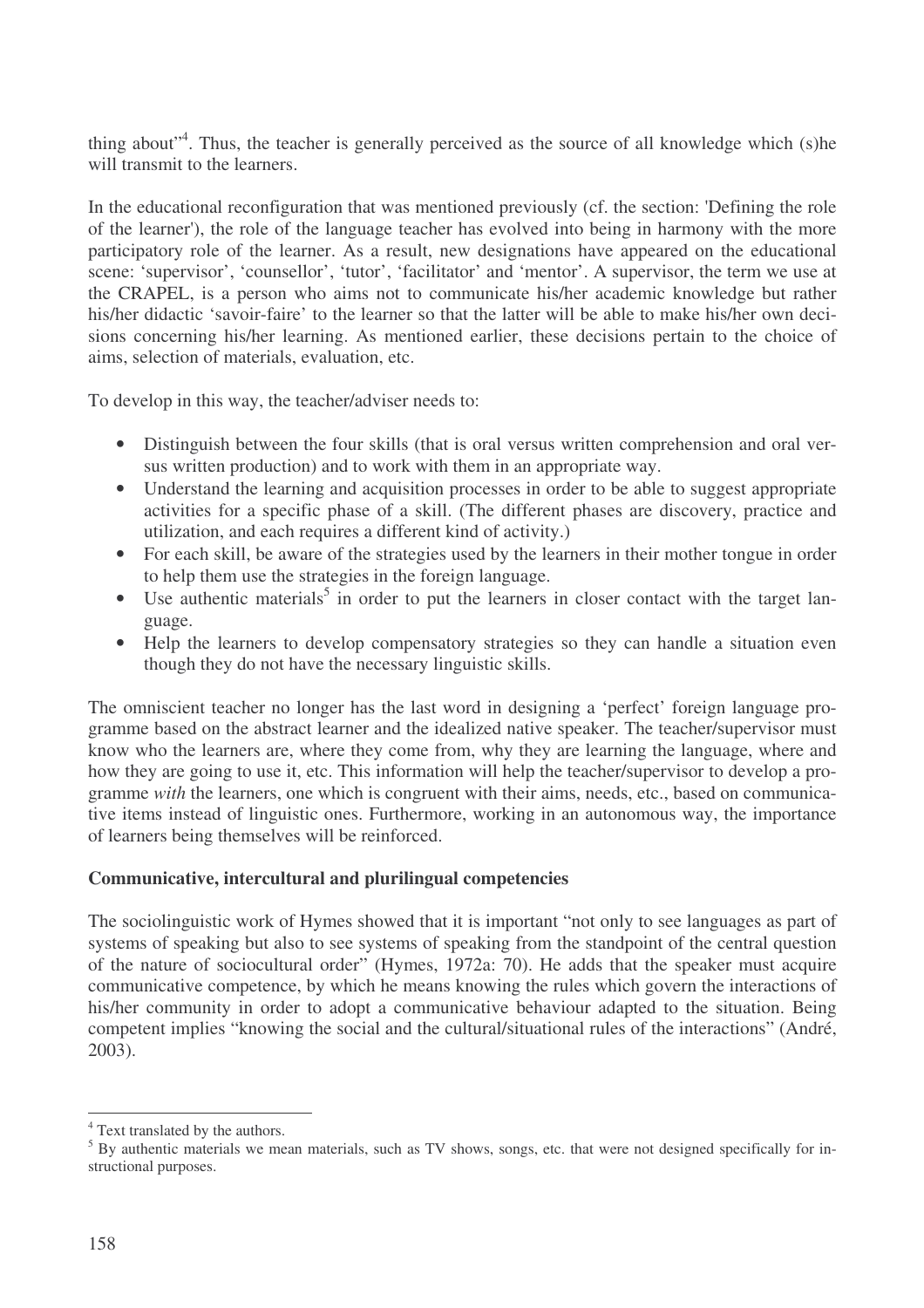Hymes' work in the fields of sociolinguistics and American anthropological linguistics (Foley, 1997) have also been a main source of reflection in the didactic world. We have inherited, among other things, the concept of 'communicative competence' (Hymes, 1972b), and we are interested in using this concept in foreign language didactics. But the notion of 'communicative competence' was not developed for exolinguistic communication. That is why researchers working in the field of foreign language learning and teaching have been interested in developing definitions that integrate the characteristics of learning other languages. Thus we find two other concepts related to this field: intercultural competence and plurilingual competence.

Byram proposes that 'intercultural communicative competence' is a concept which expands the concept of communicative competence (1997: 3). Teaching a foreign language involves much more than just teaching the structure of the language. It is also different from teaching the mother tongue of the learner. For Byram, learners with intercultural communicative competence are people who are

> able to interact with people from another country and culture in a foreign language. They are able to negotiate a mode of communication and interaction which is satisfactory to themselves and the other and they are able to act as mediator between people of different cultural origins. Their knowledge of another culture is linked to their language competence through their ability to use language appropriately – sociolinguistic and discourse competence – and their awareness of the specific meanings, values and connotations of the language. They also have a basis for acquiring new languages and cultural understanding as a consequence of the skills they have acquired in the first. (1997: 71)

Byram emphasizes the importance of taking into account the cultural aspect while teaching and learning a foreign language. We further note that we are also confronted with the term 'plurilingual competence', which adds another dimension to the definitions of 'communicative competence' and 'intercultural communicative competence', by focusing on today's complex situations involving plurilingual contacts.

Coste, Moore and Zarate define 'plurilingual and pluricultural competence' as:

the competence to communicate linguistically and to interact culturally [which is] possessed by an actor who masters, to differing degrees, numerous languages, and has, to differing degrees, the experience of numerous cultures, all the while being able to manage the totality of this language and cultural capital. The major idea is to consider that there is no superposition or juxtaposition of distinct competencies, but rather the existence of a plural competency, complex, even composite and heterogeneous, which includes individual competencies, even partial ones, but which is a unit in terms of a repertory available for the social actor concerned. (1997: 12)

#### Later, Coste adds that

plurilingual competence, that is, the potential to manage a plurilingual repertory, integrates the capabilities of translation, interpretation, code switching, the transition from one language to another, [and] bilingual speaking, [in other words] all of the operations that a 'juxtaposed' conception of 'unilingual' communication capabilities barely takes into account. (2002: 118)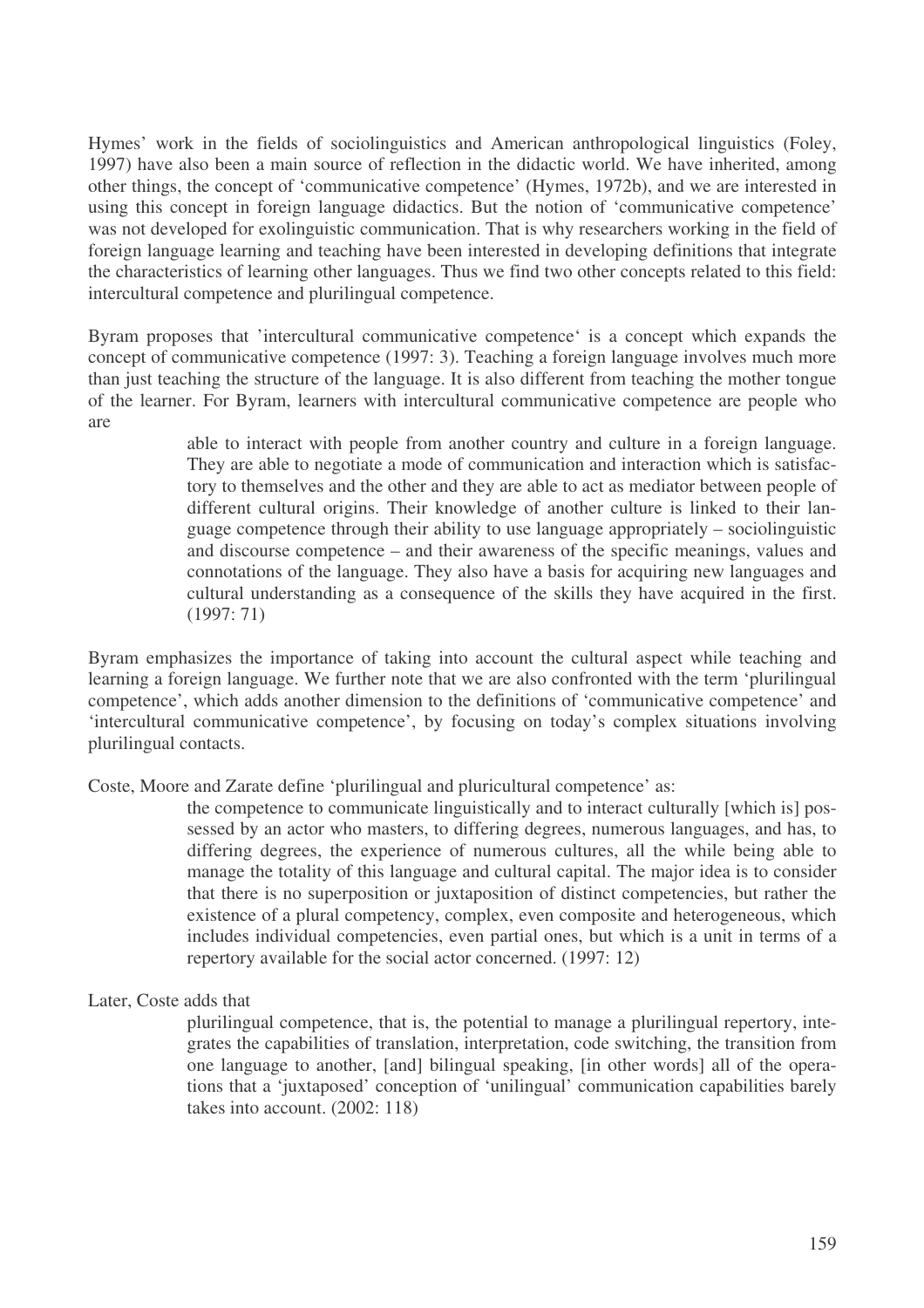As can be seen, plurilingual is more than just the changing from one language to another. It relates to the fact that a person who is in contact with different languages will himself change: his/her mother tongue, cultural boundaries and identity is modified.

As already mentioned, being competent in a foreign language involves, first, knowing the social and the cultural/situational rules of interaction, and second, being able to manage a repertory of interlinguistic varieties and skills, a repertory based on what the learner believes (s)he needs to know.

## **Service encounters**

In GREFSOC we are interested in the communicative virtues that intervene in a service encounter. In a communicative situation, speakers are not only engaged in transfer of information, but they want also to project a good image of themselves. In other words, we can use the Aristotelian notion of Ethos to describe both the intention of the speaker to give a good impression and the perception or the reception of the hearer concerning the image of his partner. According to Aristotle, ethos is defined as the author's attitude and character towards his discourse.

Ethos plays an important role today in service encounters. It has become a key element of successful communication. To make success of a 'good contact' is clearly present in any social interaction. Ethos "refers to the traits of character which a speaker has to display to an audience in order to make a good impression and thereby assure that his speech will have a successful outcome" (Riley, 2005). However, this impression can also be influenced by the values, beliefs and culture of the listener.

Service encounters follow certain social patterns. The performative value of certain statements produced during such interactions increases their sociocultural dimension. As has been seen, linguistic competence alone does not suffice for mutual comprehension between the speakers in interaction: each sociocultural group has its own norms of interaction and each exchange implies the knowledge of these various parameters. Being competent in a foreign language is to know the social and situational norms which govern interaction. Moreover, cultural variation in the conversational rules is present at all levels of verbal interaction. If a foreigner is unaware of these norms, (s)he can misinterpret the social interaction with a native speaker.

We found several examples that show how important it is to know sociocultural norms. With respect to politeness, consider the following:

- The Mexicans and the English subjects we questioned were shocked by the mechanical "bonjours" (Good morning or good afternoon) of the French cashiers and salespersons. This practice was interpreted as a usual manner of being polite but at the same time as a defence mechanism for keeping customers at a distance.
- A Venezuelan explained to us that she perceived the politeness of French as unpleasant and aggravating. Moreover, this young woman explained that she felt that the purpose of this excess of politeness was to place a distance between the administration and the customer. This feeling comes from the cultural practices of this Venezuelan who is accustomed to being close to her interlocutors. Indeed, this interpretation is related to the relaxed nature of Venezuelan service encounters.
- An Indian confided to us that, at the beginning of her stay, she was shocked by what she felt was an excessive use of 'hello', 'thank you', 'good bye' and 'good day' in stores. She ex-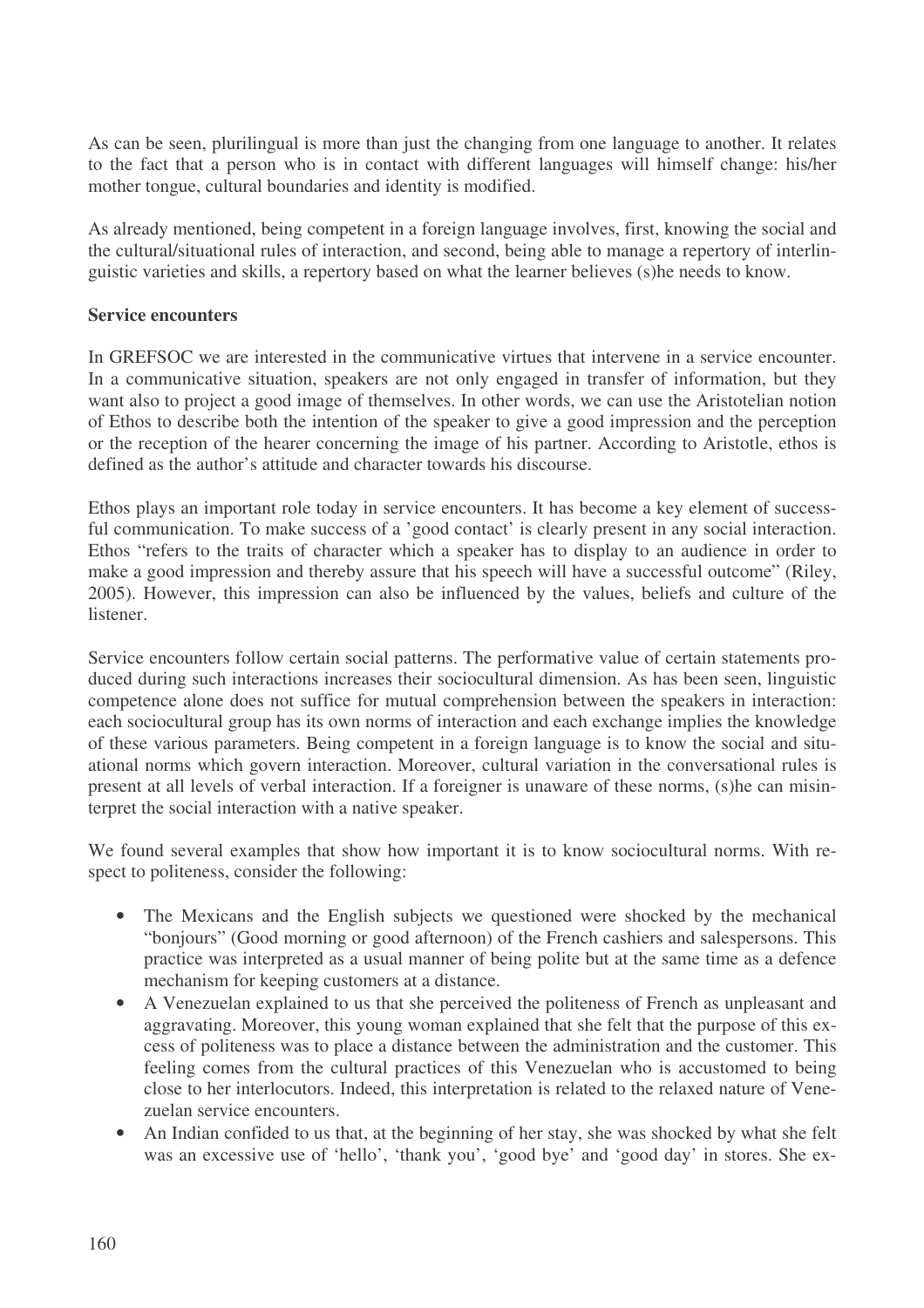plained that in India politeness is characterised by a preoccupation with being discreet. She was not aware that forms of politeness could vary from one language and culture to another.

Divergent practices for displaying politeness in service encounter interactions are a cause of tension between interactors. If the two speakers have different concepts of the relationship between customer and service provider, the interaction can be unsatisfactory for both. That is why we are interested in working with both participants in encounter services, the service providers and the foreign customers. We think that making them aware of the differences will promote more openness and tolerance.

## **The 'competent foreigner'**

In this section, we will focus on the French learners. As previously stated, the teacher/supervisor interested in foreign language learning and teaching needs to think about how to help learners to manage, to discover and to behave in different languages and contexts. Some researchers have expressed their interest in ethnographic approaches, because they "offer language learners an opportunity to link cultural knowledge and awareness with their own developing communicative competence" (Barro et al., 1998: 80). This approach should be applied to both cultural and linguistic aspects simultaneously, something that is not developed in most foreign language learning and teaching.

For us, being a 'competent foreigner' is:

- Being sensitive to the intercultural aspects, which means:
	- Becoming aware of the methodology of ethnographers (Agar 1996, Barro et al., 1998): observing, participating, experimenting, knowing how to recognize and put into practice the underlying sociolinguistic rules;
	- Mediating, "that is interpret [ing] each in terms of the other, either for themselves or for other people" (Byram, 2000), which implies a capacity to put into perspective and to 'decenter' his/her own culture.
- Not aiming to become a 'native speaker'. This would mean: trying to erase his/her own identity in order to search for and adopt another.
- Being aware that ethos is intrinsic in every interaction: the image the learner thinks (s)he is transmitting can be misinterpreted?, and the learner can perceive others in a way that is different from what those others? think they are transmitting.

As has been shown, culture can result in pragmatic failure. That is why being sensitive to the features mentioned above regarding the competent foreigner allows learners to bring greater awareness to the process of learning a language and discovering and respecting the new sociocultural context. In fact, it should help learners to act with openness and tolerance.

## **Conclusion**

In conclusion, it is our contention that the native speaker is not an appropriate point of reference for a language learner and that the traditional abstract model of the learner should be modified to reflect the individual and social characteristics of each learner. By revisiting the different participants in the foreign language learning process (the teacher, the learner and the native speaker), we hope to have demonstrated the weakness in the typical method of designing foreign language programmes and to have emphasized the necessity to base those programmes more on the needs and the person-